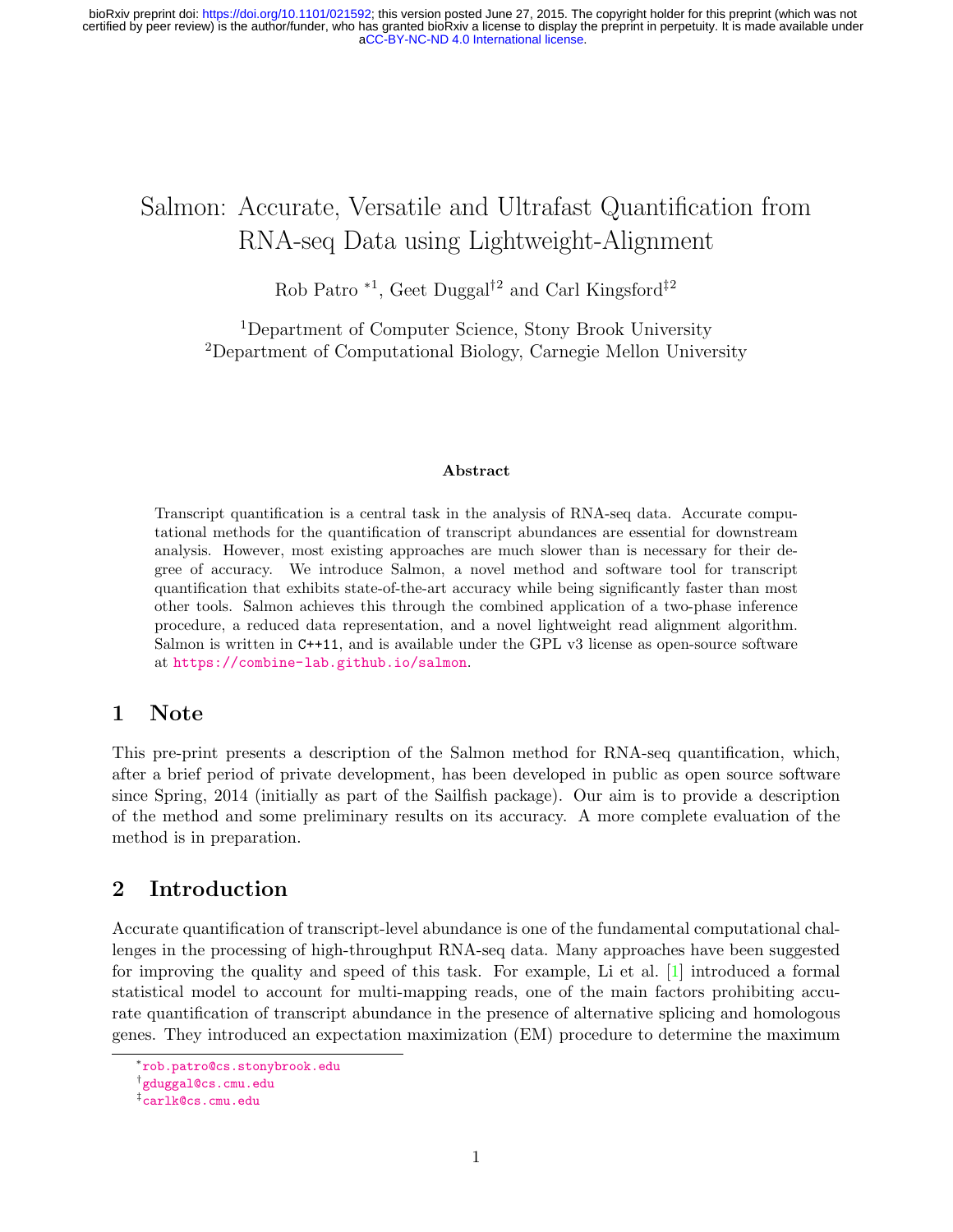likelihood (ML) estimates of the model parameters given the observed alignments. Under a similar generative model, the use of variational Bayesian (VB) methods have been suggested as an alternative, and superior, approach for estimating relative transcript abundance [\[2,](#page-16-1) [3\]](#page-16-2). Recently, a number of approaches have been proposed to reduce the time and memory required to perform the statistical inference. For example, eXpress [\[4\]](#page-16-3) adopts an online-EM inference procedure that enables accurate inference of transcript abundance after only a single pass over the read alignments (for sufficiently large data). Other tools like Sailfish  $[5]$  and RNA-Skim  $[6]$  avoid read mapping entirely, and instead re-formulate the inference problem in terms of k-mers, which allows for a drastic decrease in the time required to process the data. However, these k-mer approaches can sacrifice some accuracy when dealing with complex mixtures of isoforms.

We present a new method for the rapid and accurate inference of transcript-level relative abundance from RNA-seq data that matches or exceeds the accuracy of these "alignment-free" approaches while maintaining or improving on their speed and provide a very efficient implementation of this method in the software tool Salmon. Salmon is a versatile, accurate, and fast tool for estimating transcript abundance from RNA-seq data. Our computational experiments below show that Salmon meets or exceeds the accuracy of existing methods, especially on expressed genes with more than 1 known isoform. Further, Salmon is able to learn and account for the effects experiment-specific parameters and biases. It supports strand-specific protocols and makes use of read-pair information, incuding the learning of an empirical fragment length distribution, for paired-end experiments. All of this is achieved while being computational faster than the  $k$ -merbased approach of Sailfish [\[5\]](#page-16-4). The main innovations that allow this advancement are the use of a streaming variational Bayes (VB) inference algorithm combined with a batched VB or batched EM refinement algorithm, the development of a fast, lightweight-alignment procedure that uses chains of maximal exact matches instead of  $k$ -mers, and the use of "rich" equivalence classes that maintain the necessary information to support model-adjusted fragment assignments while drastically reducing the amount of data that must be manipulated.

Salmon uses a two-phase parallel inference algorithm designed to scale well with the number of reads in a sequencing experiment. The first phase uses a variant of stochastic collapsed variational Bayesian inference (SCVB0) [\[7\]](#page-16-6) to simultaneously infer transcript-level abundances and learn the parameters for auxiliary models (e.g. the fragment length distribution and non-uniform fragment start position distribution). Salmon's implementation of SCVB0 is an online inference algorithm that exploits massive parallelism and asynchronous updates, in the spirit of Hogwild! [\[8\]](#page-16-7). To our knowledge, Salmon is the first method to apply this parallel inference approach to transcript abundance estimation. This algorithm works in terms of the collapsed variational objective [\[3\]](#page-16-2), which provides a tighter variational lower-bound on the true posterior compared to the more traditional, non-collapsed objective. Further, during this online phase, a set of "rich" equivalence classes are also built up over the observed fragments, which allows a vastly reduced data representation for subsequent inference. In the second phase of the method, an expectation maximization (EM) (or, optionally, Variational Bayesian inference) algorithm is used to refine the initial transcript abundance estimates until a data-dependent convergence criterion is met.

Salmon also provides a level of versatility not currently possible with any existing approach by abstracting the inference algorithm from the manner in which reads are mapped. Salmon allows users to estimate transcript abundances using two different modes. The alignment-based mode, similar to the majority of existing tools, accepts aligned reads in a standard format (i.e. bam, sam or cram format). Conversely, the lightweight-alignment-based mode allows the user to pass in unmapped reads (i.e. in fasta/q format). The potential loci of origin of these reads are then computed using a novel lightweight-alignment algorithm, and, in a streaming fashion, the computed mappings are given as input to the inference algorithm. This versatility allows Salmon to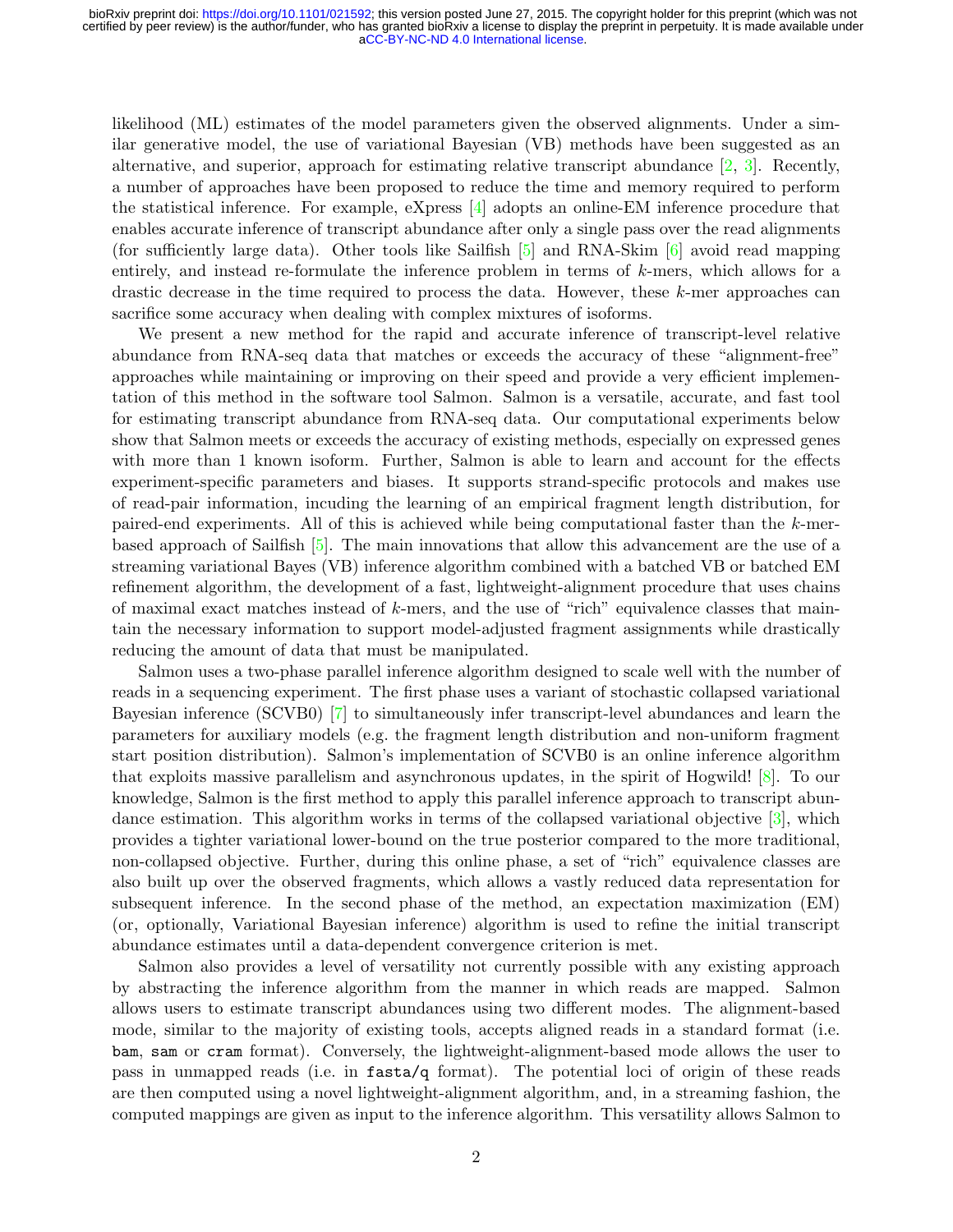be used efficiently in a number of different contexts. If an RNA-seq analysis pipeline produces read alignments for purposes other than quantification, those alignments can be used by Salmon to avoid redundant work. Such alignments can often be produced very efficiently using high-performance aligners like STAR [\[9\]](#page-16-8) and HISAT [\[10\]](#page-16-9). On the other hand, if a particular analysis only requires transcript expression estimates (which may then be used for e.g. testing differential expression), the often time-consuming alignment of reads can be avoided.

We compare Salmon to a fast traditional estimator, eXpress, and find it to produce significantly more accurate estimates on simulated reads using two different RNA-seq simulation approaches. We also compare with the recently released method of Kallisto [\[11\]](#page-16-10) which employs an idea similar in some respects to (but significantly different than) our lightweight-alignment algorithm and again find that Salmon tends to produce more accurate estimates in general, and in particular is better able estimate abundances for multi-isoform genes.

# <span id="page-2-0"></span>3 Objectives and Models for Abundance Estimation

Assume that, for a particular sequencing experiment, the underlying true transcriptome is given as  $\mathcal{T} = \{(t_1, \ldots, t_M), (c_1, \ldots, c_M)\},\$  where each  $t_i$  is the nucleotide sequence of some transcript (an isoform of some gene) and each  $c_i$  is the corresponding number of copies of  $t_i$  in the sample. Further, we denote by  $\ell(t_i)$  the length of transcript  $t_i$ .

The model of the sequencing experiment dictates that, in the absence of experimental bias, library fragments are sampled proportional to  $c_i \cdot \ell(t_i)$ . That is, the probability of drawing a sequencing fragment from some position on a particular transcript  $t_i$  is proportional the total fraction of all nucleotides in the sample that originate from a copy of  $t_i$ . This quantity is called the nucleotide fraction [\[1\]](#page-16-0):

$$
\eta_i = \frac{c_i \cdot \ell(t_i)}{\sum_{j=1}^M c_j \cdot \ell(t_j)}.
$$

The true nucleotide fractions,  $\eta$ , though not directly observable, would provide us with a way to measure the true relative abundance of each transcript in our sample. Specifically, if we normalize the  $\eta_i$  by the transcript length  $\ell(t_i)$ , we obtain a quantity

$$
\tau_i = \frac{\frac{\eta_i}{\ell(t_i)}}{\sum_{j=1}^M \frac{\eta_j}{\ell(t_j)}},
$$

called the transcript fraction [\[1\]](#page-16-0). These  $\tau$  can be used to immediately compute common measures of relative transcript abundance like transcripts per million (TPM). The TPM measure for a particular transcript is the number of copies of this transcript we would expect to exist in a collection of one million transcripts, assuming this collection had exactly same distribution of abundances as our sample. The TPM for transcript  $t_i$ , is given by TPM<sub>i</sub> =  $\tau_i 10^6$ . Of course, in a real sequencing experiment, there are numerous biases, confounding factors, and sampling effects that may alter the above assumptions, and accounting for them is important for making inference accurate, which we will discuss below.

Given a collection of observations (raw sequenced fragments or alignments thereof), and a model similar to the one described above, there are numerous approaches to inferring the relative abundance of the transcripts in the target transcriptome,  $\mathcal{T}$ . Here we describe two basic inference schemes, both available in Salmon, which are commonly used to perform inference in models similar to the one defined above.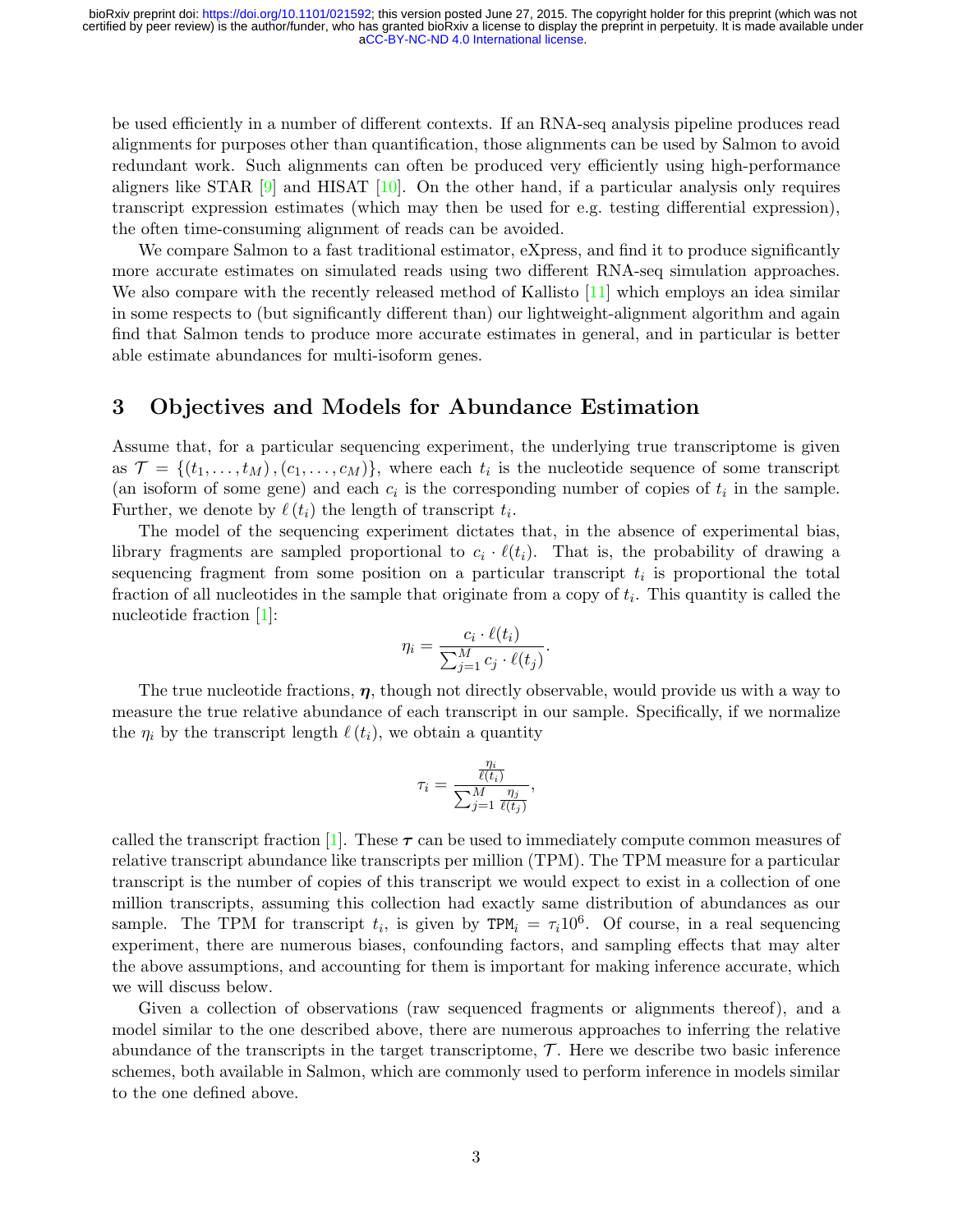### 3.1 Maximum likelihood objective

The first scheme takes a maximum likelihood approach to solving for the quantities of interest. Specifically, if we assume that all fragments are generated independently and we are given a vector of known nucleotide fractions  $\eta$ , a binary matrix of transcript-fragment assignment Z where  $z_{ji} = 1$ if fragment j is derived from transcript i, and the set of transcripts  $\mathcal{T}$ , we can write the probability of observing a set of sequenced fragments  $\mathcal F$  as:

$$
\Pr\left\{\mathcal{F} \mid \boldsymbol{\eta}, \mathbf{Z}, \mathcal{T}\right\} = \prod_{j=1}^{N} \Pr\left\{f_j \mid \boldsymbol{\eta}, \mathbf{Z}, \mathcal{T}\right\} = \prod_{j=1}^{N} \sum_{i=1}^{M} \Pr\left\{t_i \mid \boldsymbol{\eta}\right\} \cdot \Pr\left\{f_j \mid t_i, z_{ji} = 1\right\}.
$$
 (1)

 $Pr\{f_j | t_i, z_{ji} = 1\}$  is the probability of generating fragment j given that it came from transcript i. We will use Pr  $\{f_j | t_i\}$  as shorthand for Pr  $\{f_j | t_i, z_{ji} = 1\}$  since Pr  $\{f_j | t_i, z_{ji} = 0\}$  is uniformly 0. The determination of Pr  $\{f_i | t_i\}$  is defined in further detail in section [3.3.](#page-4-0) The likelihood associated with this objective can be optimized using the EM-algorithm as in [\[1\]](#page-16-0).

### 3.2 Bayesian objective

One can also take a Bayesian approach to transcript abundance inference as done in [\[2,](#page-16-1) [3\]](#page-16-2). In this approach, rather than directly seeking maximum likelihood estimates of the parameters of interest, we want to infer the posterior distribution of  $\eta$ . In the notation of [\[3\]](#page-16-2), we wish to infer  $Pr\{\eta \mid \mathcal{F}, \mathcal{T}, \mathcal{Z}\}$  — the posterior distribution of nucleotide fractions given the transcriptome  $\mathcal{T}$  and the observed fragments  $\mathcal F$ . This distribution can be written as:

$$
\Pr\left\{\boldsymbol{\eta} \mid \mathcal{F}, \mathcal{T}, \mathcal{Z}\right\} \propto \sum_{\mathbf{Z} \in \mathcal{Z}} \Pr\left\{\mathcal{F} \mid \mathcal{T}, \mathbf{Z}\right\} \cdot \Pr\left\{\mathbf{Z} \mid \boldsymbol{\eta}\right\} \cdot \Pr\left\{\boldsymbol{\eta}\right\},\tag{2}
$$

where

$$
\Pr\{\mathbf{Z} \mid \boldsymbol{\eta}\} = \prod_{i=1}^{M} \prod_{j=1}^{N} \eta_j^{z_{ji}},\tag{3}
$$

and

$$
\Pr\{\mathcal{F} \mid \mathcal{T}, \mathbf{Z}\} = \prod_{i=1}^{M} \prod_{j=1}^{N} \Pr\{f_j \mid t_i\}^{z_{ji}}.
$$
\n(4)

Unfortunately, direct inference on the distribution  $\Pr \{\eta \mid \mathcal{F}, \mathcal{T}, \mathcal{Z}\}\$  of interest is intractable because its evaluation requires the summation over the exponentially large latent variable configuration space  $\mathcal{Z}$ . Since the posterior distribution cannot be directly estimated, we must rely on some form of approximate inference. One particularly attractive approach is to apply variational Bayesian (VB) inference in which some tractable approximation to the posterior distribution is assumed.

Subsequently, one seeks the parameters for the approximate posterior under which it best matches the true posterior. Essentially, this turns the inference problem into an optimization problem — finding the optimal set of parameters — which can be efficiently solved by a number of different algorithms. In particular, variational inference seeks to find the parameters for the approximate posterior that minimizes the Kullback-Leibler (KL) divergence between the approximate and true posterior distribution. Though the true posterior may be intractable, this minimization can be achieved by maximizing a lower-bound on the marginal likelihood of the posterior distribution [\[12\]](#page-16-11), written in terms of the approximate posterior. Salmon optimizes the collapsed variational Bayesian objective [\[3\]](#page-16-2) in its online phase and the full variational Bayesian objective [\[2\]](#page-16-1) in the variational Bayesian mode of its offline phase (see section [4.4\)](#page-9-0).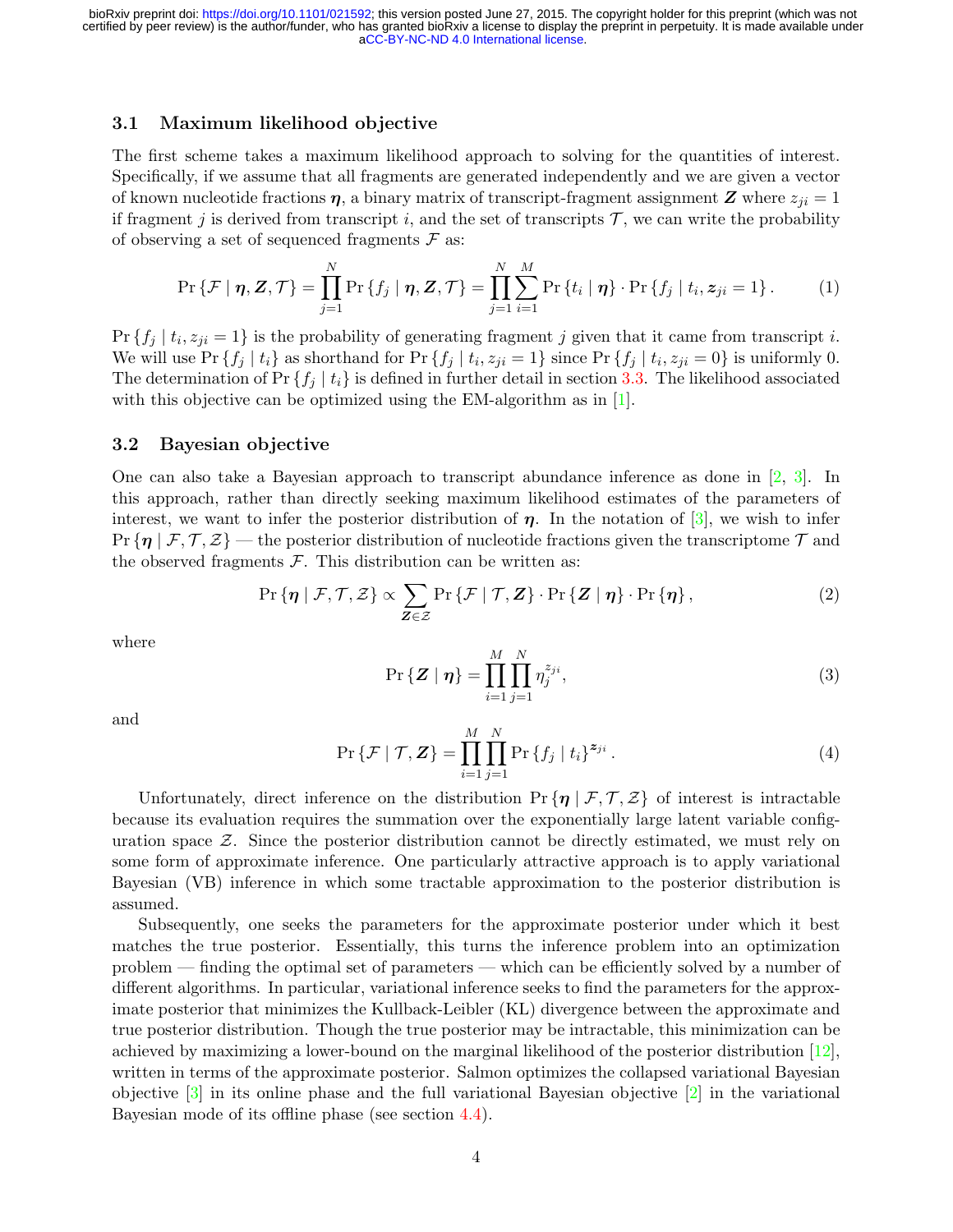### <span id="page-4-0"></span>3.3 Fragment-transcript agreement model

We model the conditional probability  $Pr\{f_i | t_i\}$  for generating  $f_i$  given  $t_i$  using a number of auxiliary terms. These terms come from auxiliary models whose parameters do not explicitly depend upon the current estimates of transcript abundances. Thus, once the parameters of these these models have been learned and are fixed, these terms do not change even when the estimate for  $Pr\{t_i | \eta\} = \eta_i$  needs to be updated. Salmon uses the following auxiliary terms:

$$
\Pr\{f_j \mid t_i\} = \Pr\{\ell \mid t_i\} \cdot \Pr\{p \mid t_i, \ell\} \cdot \Pr\{o \mid t_i\} \cdot \Pr\{a \mid f_j, t_i, p, o, \ell\} \tag{5}
$$

Where  $Pr\{\ell \mid t_i\}$  is the probability of drawing a fragment of the inferred length given  $t_i$ , and is evaluated based on an observed empirical fragment length distribution. Pr  $\{p \mid t_i, \ell\}$  is the probability of the fragment starting at position  $p$  on  $t_i$ , computed using an empirical fragment start position distribution as defined in [\[1\]](#page-16-0). Pr {o |  $t_i$ } is the probability of obtaining a fragment aligning with the given orientation to  $t_i$ . This is determined by the concordance of the fragment with the userspecified library format. It is 1 if the alignment agrees with the library format and a user-defined prior value  $p_{\bar{o}}$  otherwise. Finally, Pr  $\{a \mid f_j, t_i, p, o, \ell\}$  is the probability of generating alignment a of fragment  $f_j$ , given that it is drawn from  $t_i$ , with orientation  $o$ , and starting at position  $p$  and is of length  $\ell$ ; this term is defined as the coverage score (see section [4.1\)](#page-5-0) for lightweight alignments, and is given by eq. [\(6\)](#page-4-1) for traditional alignments. The parameters for all auxiliary models are learned during the streaming phase of the inference algorithm from the first  $N'$  observations (5,000,000 by default). These auxiliary terms can then be applied to all subsequent observations.

#### 3.4 Alignment model

When Salmon is given read alignments as input, it can learn and apply a model of read alignments to help assess the probability that a fragment originated from a particular locus. Specifically, Salmon's alignment model is a spatially varying first-order Markov model over the set of CIGAR symbols and nucleotides. To account for the fact that substitution and indel rates can vary spatially over the length of a read, we partition each read into a fixed number of bins (4 by default) and learn a separate model for each of these bins. This allows us to learn spatially varying effects without making the model itself too large (as if, for example, we had attempted to learn a separate model for each position in the read). Given the CIGAR string  $s = s_0, \ldots, s_{|s|}$  for an alignment a, we compute the probability of a as:

<span id="page-4-1"></span>
$$
\Pr\left\{a \mid f_j, t_i, p, o, \ell\right\} = \Pr\left\{s_0\right\} \prod_{k=1}^{|s|} \Pr_{\left(\mathcal{M}_k\right)} \left\{s_{k-1} \to s_k \mid f_j, t_i, p, o, \ell\right\} \tag{6}
$$

where Pr  $\{s_0\}$  is the start probability and  $Pr(\mathcal{M}_k)$   $\{\cdot\}$  is the transition probability under the model at the  $k^{\text{th}}$  position of the read (i.e., in the bin corresponding to position k). To compute these probabilities, Salmon parses the CIGAR string s and moves appropriately along both the fragment  $f_j$  and the reference transcript  $t_i$ , and computes the probability of transitioning to the next observed state in the alignment (a tuple consisting of the CIGAR operation, and the nucleotides in the fragment and reference) given the current state of the model. The parameters of this Markov model are learned from sampled alignments in the online phase of the algorithm (see Algorithm [1\)](#page-7-0).

# 4 Methods

Salmon consists of three components: a lightweight-alignment model, an online phase that estimates initial expression levels and model parameters and constructs equivalence classes over the input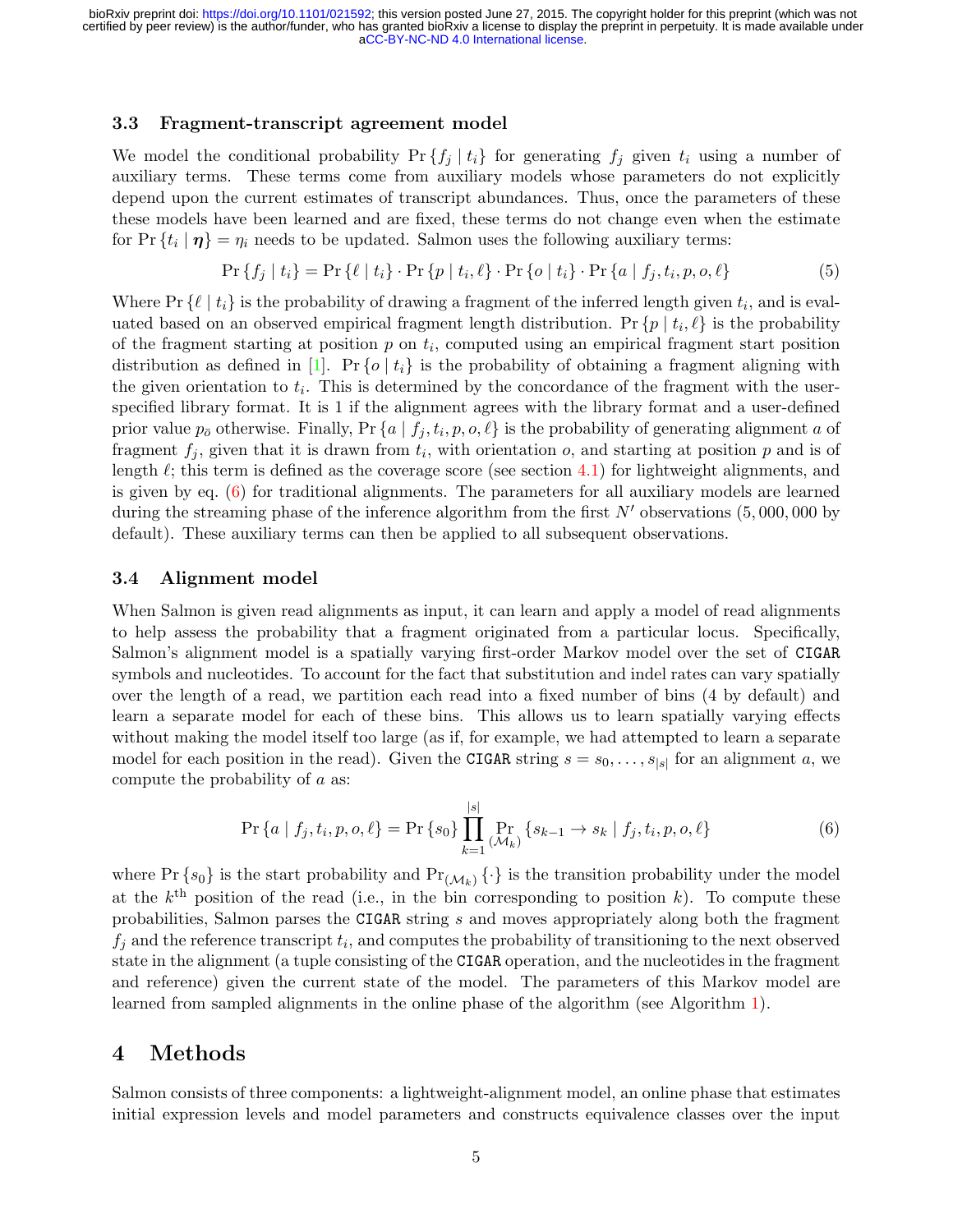<span id="page-5-1"></span>

Figure 1: Overview of Salmon's method and components. Salmon excepts either raw or aligned reads as input, performs an online inference when processing fragments or alignments, builds equivalence classes over these fragments and subsequently refines abundance estimates using an offline inference algorithm on a reduced representation of the data.

fragments, and an offline phase that refines the expression estimates. The online and offline phases together optimize the estimates of the latent parameters  $\alpha$ , and each method can compute  $\eta$ directly from these parameters.

The online phase uses a variant of stochastic, collapsed variational Bayesian inference [\[7\]](#page-16-6). The offline phase applies the variational Bayesian EM algorithm [\[12\]](#page-16-11) over a reduced representation of the data represented by the equivalence classes until a data-dependent convergence criterion is satisfied. An overview of our method is given in Figure [1,](#page-5-1) and we describe each component in more detail below.

### <span id="page-5-0"></span>4.1 Lightweight-alignment

A key computational challenge in inferring relative transcript abundances is to determine the potential loci-of-origin for a sequenced fragment. To make the optimization tractable, all positions cannot be considered. However, if the sequence of a fragment is substantially different from the sequence of a given transcript at a particular position, it is very unlikely that the fragment originated from this transcript and position — these positions will have their probability truncated to 0 and will be omitted from the optimization. Determining a set of potential loci-of-origin for a sequenced fragment is typically done by aligning the reads to the genome or transcriptome using tools like Bowtie2 [\[13\]](#page-16-12), STAR [\[9\]](#page-16-8), or HISAT [\[10\]](#page-16-9). While Salmon can process the alignments generated by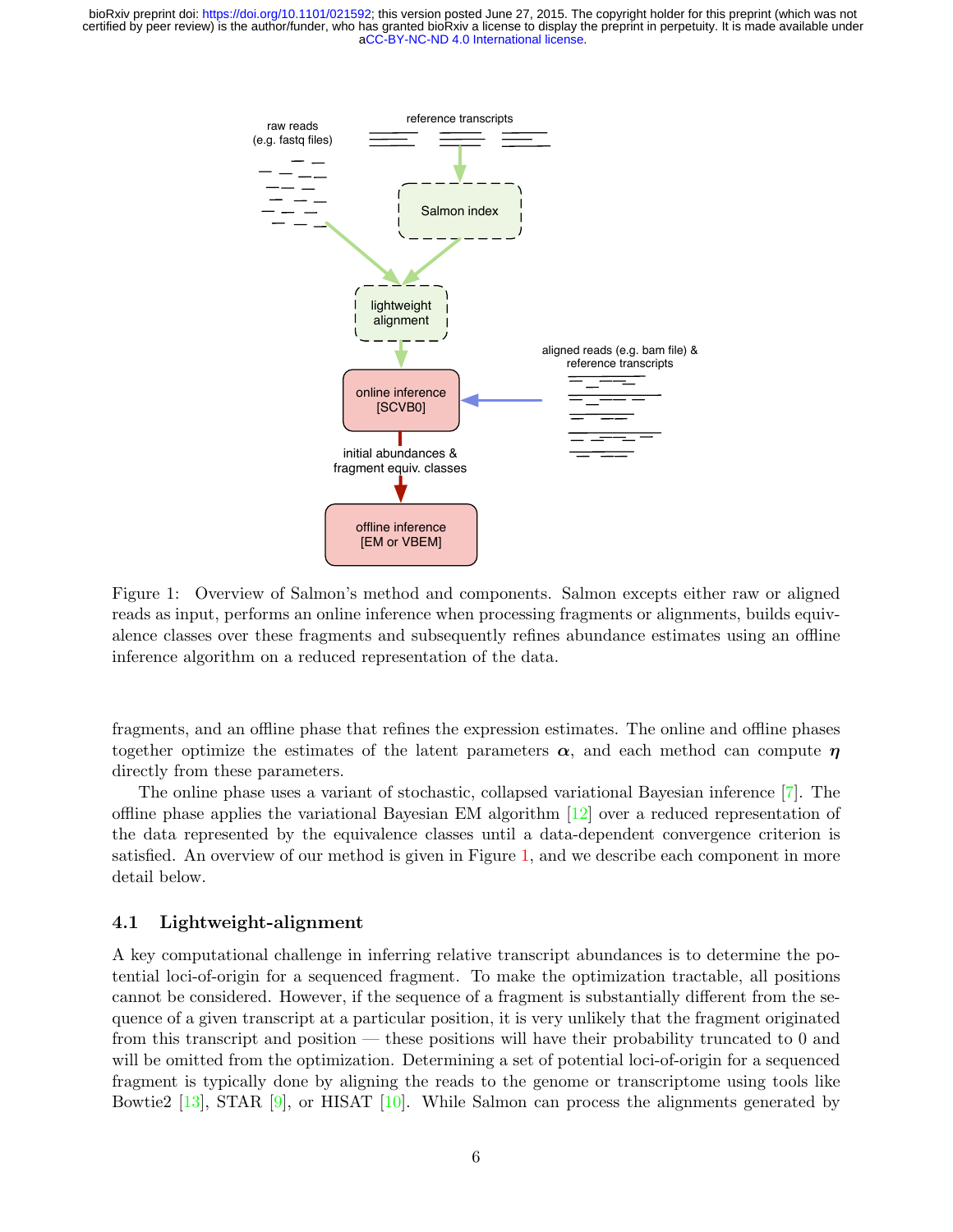<span id="page-6-0"></span>![](_page_6_Figure_1.jpeg)

Figure 2: A δ-consistent chain of matches covering the read. Here, the coverage (score) of the chain is  $s = \frac{\ell_1 + \ell_2}{\ell_1 + \ell_2 + \ell_2}$  $\frac{\ell_1+\ell_2}{\ell_1+g_1+\ell_2+g_2}$ , and  $\delta = |(t_2-t_1)-(q_2-q_1)| = |g'_1-g_1|.$ 

such tools (when they are given with respect to the transcriptome), it provides another method to determine the potential loci-of-origin of the fragments directly, using a procedure that we call lightweight-alignment.

The main motivation behind lightweight-alignment is that achieving accurate quantification of transcript abundance from RNA-seq data does not require knowing the optimal alignment between the sequenced fragment and the transcript for every potential locus of origin. Rather, simply knowing which transcripts (and positions within these transcripts) match the fragments reasonably well is sufficient. Formally, we define lightweight-alignment as a procedure that, given the transcripts  $\mathcal T$  and a fragment  $f_i$ , returns a set of 3-tuples  $A(\mathcal T, f_i) = \{(t_{i_1}, p_{i_1}, s_{i_1}), \ldots, \}$ . Each tuple consists of 3 elements: a transcript  $t_{i'}$ , a position  $p_{i'}$  within this transcript, and a score  $s_{i'}$  that summarizes the quality of the match between  $f_i$  and  $t_{i'}$  at position  $p_{i'}$ .

We describe, here, the lightweight-alignment approach for a single read (it extends naturally to paired-end reads by looking for lightweight-alignments for read pairs that are appropriately positioned on the same transcript). Salmon attempts to find a chain of super-maximal exact matches (SMEMs) and maximal exact matches (MEMs) that cover a read. Recall, a maximal exact match is a substring that is shared by the query (read) and reference (transcript) that cannot be extended in either direction without introducing a mismatch. A super-maximal exact match [\[14\]](#page-16-13) is a MEM that is not contained within any other MEM on the query.

Salmon attempts to cover the read using SMEMs. Differences — whether due to read errors or true variation of the sample being sequenced from the reference — will often prevent SMEMs from spanning an entire read. However, one will often be able to find approximately-consistent, co-linear chains of SMEMs that are shared between the read and target transcripts. A chain of SMEMs is a collection of 3-tuples  $c = \{(q_1, t_1, \ell_1), \dots\}$  where each  $q_i$  is a position on the query (read),  $t_i$  is a position on the reference (transcript), and  $\ell_i$  is the length of the SMEM. If  $\sum_i |(q_{i+1} - q_i) - (t_{i+1} - t_i)| = 0$ , then we say that the chains are consistent — the space between the location of SMEMs on the query and the reference are the same. If, instead, we require that  $\sum_i |(q_{i+1} - q_i) - (t_{i+1} - t_i)| \leq \delta$ , then we say that the chain is approximately consistent, or  $\delta$ -consistent. Consistent chains can deal only with substitution errors and mutations, while δ-consistent chains can also account for indels. Figure [2](#page-6-0) shows an example.

While the discussion above is in terms of SMEMs, the chains constructed by Salmon typically consist of a mix of SMEMs and MEMs. This is because, like BWA-mem [\[14\]](#page-16-13), Salmon breaks SMEMs that are too large (by default, greater than 1.5 times the minimum required MEM length), to prevent them from masking potentially high-scoring MEM chains. In order for Salmon to consider a read to match a transcript locus sufficiently well, there must be a  $\delta$ -consistent chain between the read and the transcript sequence, beginning at the locus, that covers a user-specified fraction of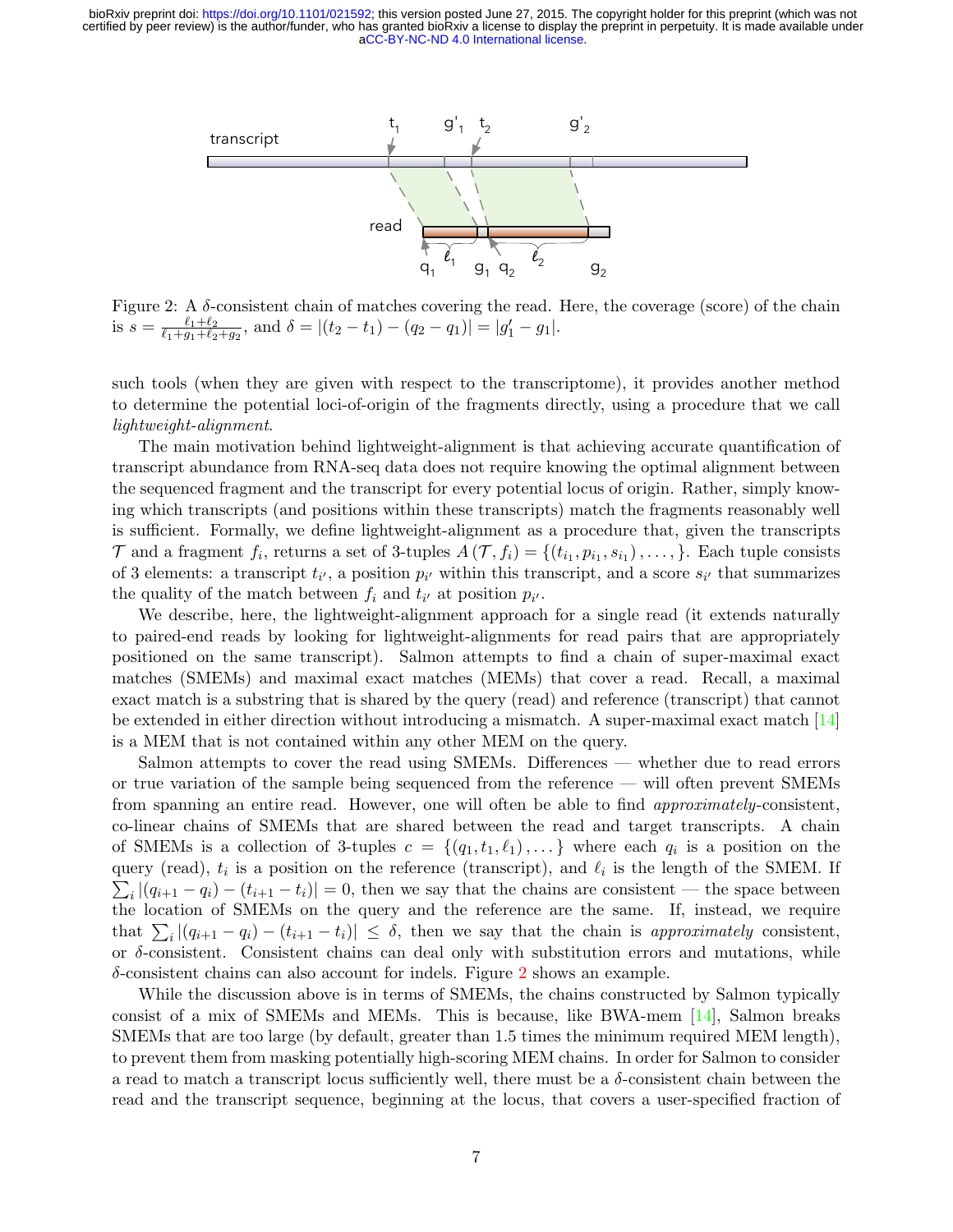the read (65% by default).

Using this procedure, Salmon implements lightweight-alignment by finding, for a fragment  $f_i$ , all transcript position pairs  $(t_{i'}, p_{i'})$  that share a  $\delta$ -consistent chain with  $f_i$  covering at least fraction c of the fragment. The score,  $s_{i'}$ , of this lightweight-alignment is simply the fraction of the fragment covered by the chain.

Salmon searches for SMEMs using the FMD-index [\[15\]](#page-16-14). Specifically, Salmon uses a slightlymodified version of the BWA  $[15]$  index, replacing the default sparse sampling with a dense sampling to improve speed. When Salmon is run in lightweight-alignment mode, one must have first prepared an index for the target transcriptome against which lightweight-alignment is to be performed. The Salmon index is built using the index command of Salmon. Unlike k-mer-based indices (e.g. as used in Sailfish  $[5]$  or Kallisto  $[11]$ ), the parameters for lightweight-alignment (e.g. the fraction of the read required to be covered, or the minimum length MEMs considered in chains) can be modified without re-building the index. This allows one to easily modify the sensitivity and specificity of the lightweight-alignment procedure without the need to re-create the index (which often takes longer than quantification).

### 4.2 Online phase

The online phase of Salmon attempts to solve the variational Bayesian inference problem described in section [3,](#page-2-0) and optimizes a collapsed variational objective function  $\lceil 3 \rceil$  using a variant of stochastic collapsed Variational Bayesian inference [\[7\]](#page-16-6). The inference procedure is a streaming algorithm that updates estimated read counts  $\alpha$  after every small group  $B<sup>t</sup>$  (called a mini-batch) of observations. The pseudo-code for the algorithm is given in Algorithm [1.](#page-7-0)

<span id="page-7-0"></span>Algorithm 1 Laissez-faire SCVB0

1: while  $B^t \leftarrow \text{pop}(\text{work-queue})$  do 2:  $\hat{x} \leftarrow 0$ 3: for read  $r \in B^t$  do 4:  $x \leftarrow 0$ 5: **for** alignment a of  $r$  do 6:  $y \leftarrow$  the transcript involved in alignment a 7:  $x_y \leftarrow x_y + \alpha_y \cdot \Pr\{a \mid y\}$   $\triangleright$  Add a's contribution to the local weight for transcript y 8: **end for**  $\triangleright$  Normalize the contributions for all alignments of r 9: **for** alignment  $a$  of  $r$  **do** 10:  $y \leftarrow$  the transcript involved in alignment a 11:  $\hat{x}_y \leftarrow \hat{x}_y + \frac{x_y}{\sum_{y' \in r} x_{y'}}$ 12: end for 13: Sample  $a \in r$  and update auxiliary models using a 14: end for 15:  $\boldsymbol{\alpha} \leftarrow \boldsymbol{\alpha} + v^t$  $\triangleright$  Update the global weights with local observations from  $B<sup>t</sup>$ 16: end while

The observation weight for mini-batch  $t, v^t$ , in line [15](#page-7-0) of Algorithm [1](#page-7-0) is an increasing sequence sequence in t, and is set, as in [\[4\]](#page-16-3), to adhere to the Robbins-Monroe conditions. Here, the  $\alpha$ represent the (weighted) estimated counts of fragments originating from each transcript. Using this method, the expected value of  $\eta$  can be computed directly from  $\alpha$  using equation [16.](#page-10-0) We employ a weak Dirichlet conjugate-prior with  $\alpha_i^0 = 0.01$  for all  $t_i \in \mathcal{T}$ . As outlined in [\[7\]](#page-16-6), the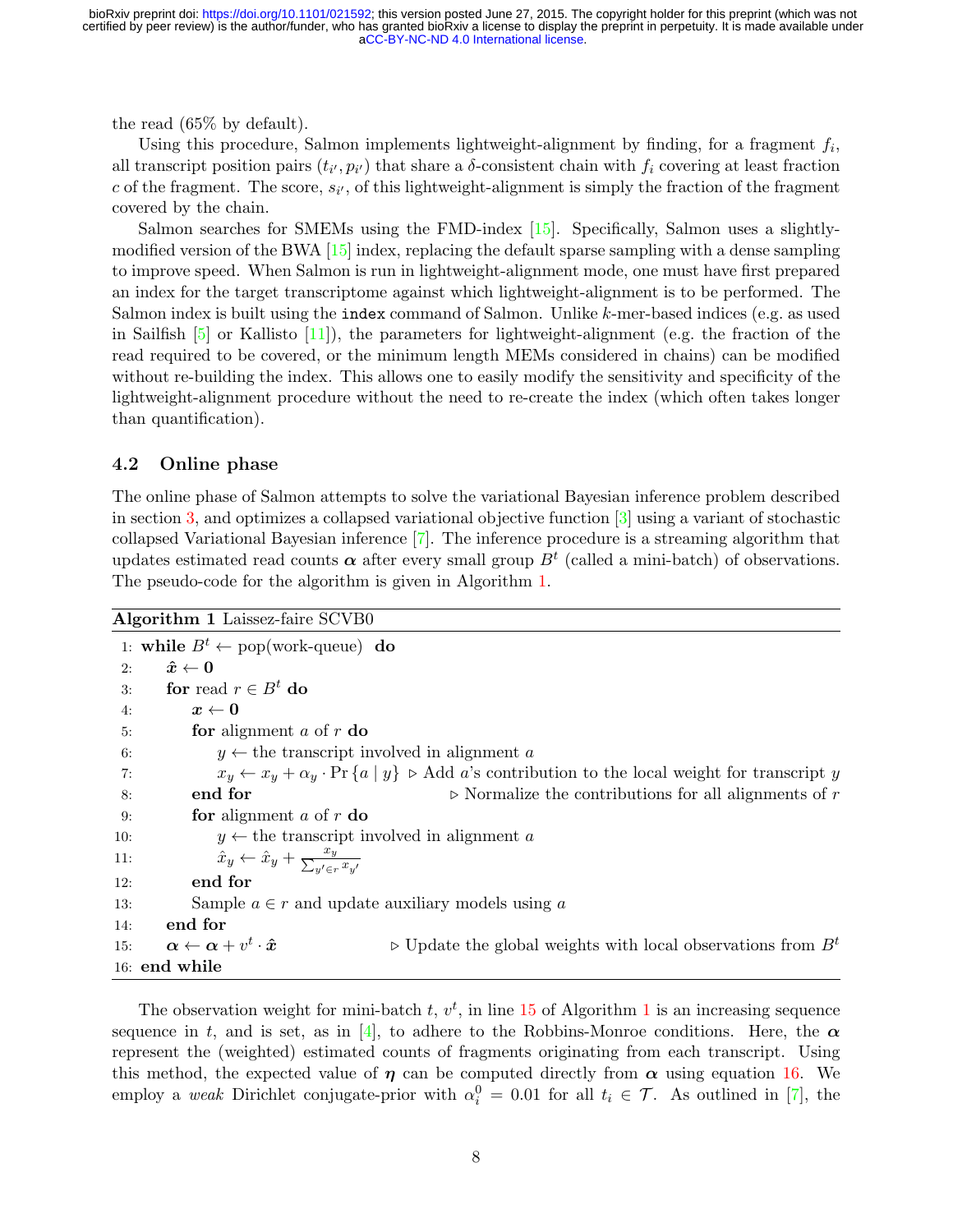SCVB0 inference algorithm is similar to variants of the online-EM [\[16\]](#page-16-15) algorithm with a modified prior.

The procedure in algorithm [1](#page-7-0) is run independently by as many worker threads as the user has specified. The threads share a single work-queue upon which a parsing thread places mini-batches of alignment groups. An alignment group is simply the collection of all alignments (i.e. all multimapping locations) for a particular read. The mini-batch itself consists of a collection of some small, fixed number of alignment groups (1, 000 by default). Each worker thread processes one alignment group at a time, using the current weights of each transcript and the current auxiliary parameters to estimate the probability that a read came from each potential transcript of origin. The processing of mini-batches occurs in parallel, so that very little synchronization is required, only an atomic compare-and-swap loop to update the global transcript weights at the end of processing of each mini-batch — hence the moniker laissez-faire. This lack of synchronization means that when estimating  $x_y$ , we can not be certain that the most up-to-date values of  $\alpha$  are being used. However, due to the stochastic and additive nature of the updates, this has little to no detrimental effect [\[17\]](#page-16-16).

The inference procedure itself is generic over the type of alignments being processed; they may be either regular alignments (e.g. coming from a bam file), or lightweight-alignments generated as described in section [4.1](#page-5-0) above. After the entire mini-batch has been processed, the global weights for each transcript  $\alpha$  are updated. These updates are sparse; i.e. only transcripts which appeared in some alignment in mini-batch  $B<sup>t</sup>$  will have their global weight updated after  $B<sup>t</sup>$  has been processed. This ensures, as in [\[4\]](#page-16-3), that updates to the parameters  $\alpha$  can be performed efficiently.

#### 4.3 Streaming determination of equivalence classes during the online phase

During its online phase, in addition to performing streaming inference of transcript abundances, Salmon also constructs a highly-reduced representation of the sequencing experiment. Specifically, Salmon constructs "rich" equivalence classes over all of the sequenced fragments. We define an equivalence relation ~ over fragments. Let  $M(f_x) = \{t_i \mid (t_i, p_i, s_i) \in A(\mathcal{T}, f_i)\}\$ be the set of transcripts to which  $f_x$  maps (this can also be analogously computed using traditional alignments). We say  $f_x \sim f_y$  if and only if  $M(f_x) = M(f_y)$ . Related, but distinct notions of alignment-based equivlance classes have been introduced previously (e.g.  $[18]$ ), and shown to greatly reduce the time required to perform iterative optimization such as that described in Section [4.4.](#page-9-0)

Fragments which are equivalent can be grouped together for the purpose of inference. Salmon builds up a set of fragment-level equivalence classes by maintaining an efficient concurrent cuckoo hash map [\[19\]](#page-17-0). To construct this map, we associate each fragment  $f_x$  with  $t^x = M(f_x)$ , which we will call the label of the fragment. Then, we query the hash map for  $t^x$ . If this key is not in the map, we create a new equivalence class with this label, and set its count to 1. Otherwise, we increment the count of the equivalence class with this label that we find in the map. The efficient, concurrent nature of the data structure means that many threads can simultaneously query and write to the map while encountering very little contention.

Each key in the hash map is associated with a value that we call a "rich" equivalence class. For each equivalence class  $\mathcal{C}^j$ , we retain a count  $d^j$ , which is the total number of fragments contained within this class. We also maintain, for each class, a weight vector  $w<sup>j</sup>$ . The entries of this vector are in one-to-one correspondence with transcripts  $i$  in the label of this equivalence class such that

$$
w_i^j = \frac{\sum_{f \in \mathcal{C}^j} \Pr\{f \mid t_i\}}{\sum_{t_k \in \mathbf{t}^j} \sum_{f \in \mathcal{C}^j} \Pr\{f \mid t_k\}}.\tag{7}
$$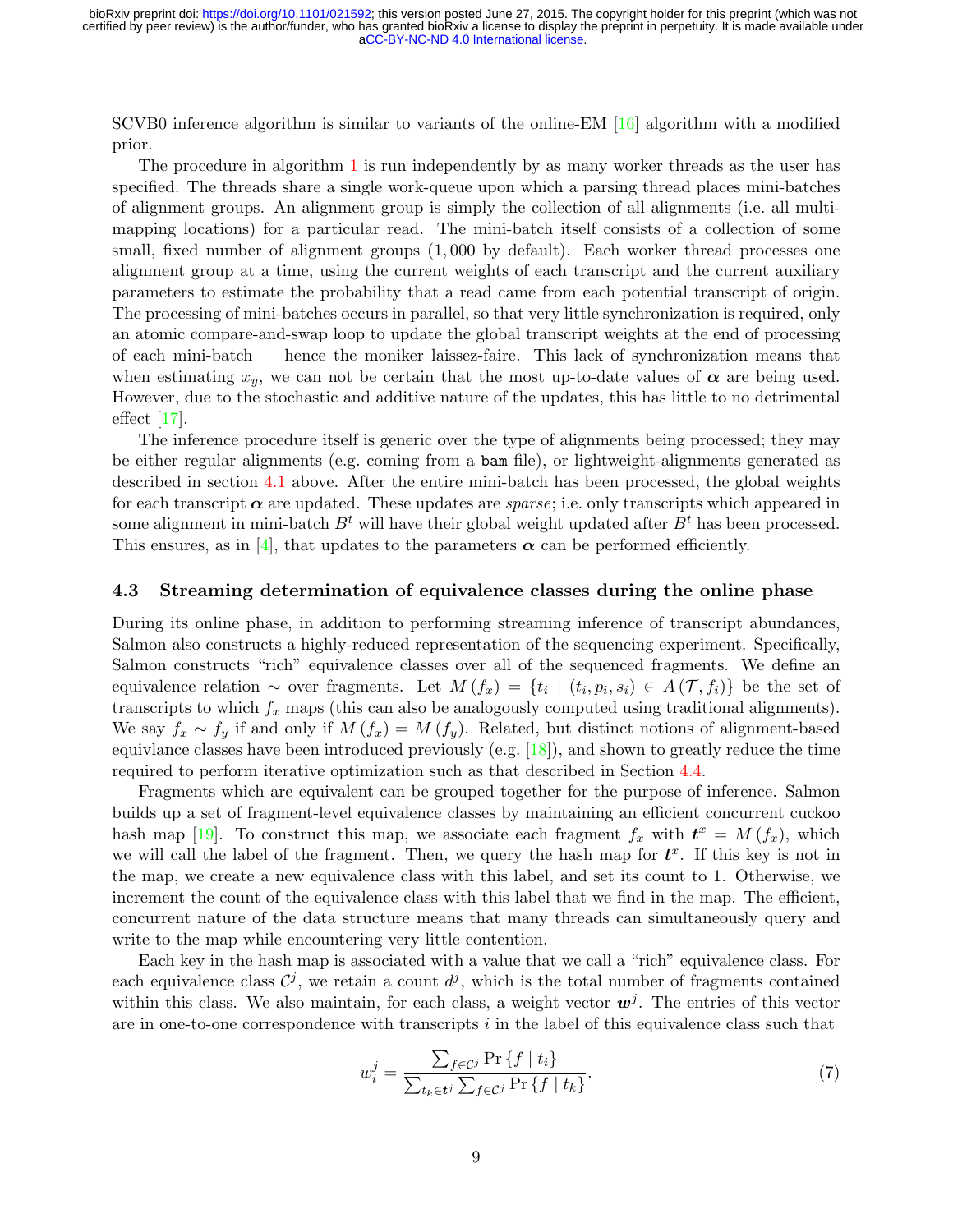That is,  $w_i^j$  $i$  is the average conditional probability of observing a fragment from  $\mathcal{C}^j$  given  $t_i$  over all fragments in this equivalence class. Since the fragments in  $\mathcal{C}^j$  are all exchangeable, the pairing between the conditional probability for a particular fragment and a particular transcript need not be maintained, as the following series of equalities holds:

$$
w_i^j = \frac{\sum_{f \in \mathcal{C}^j} \Pr \{ f \mid t_i \}}{\sum_{f \in \mathcal{C}^j} \sum_{t_k \in \mathbf{t}} \Pr \{ f \mid t_k \}} = \frac{\sum_{f \in \mathcal{C}^j} \Pr \{ f \mid t_i \}}{\sum_{f \in \mathcal{C}^j} 1} = \frac{1}{d^j} \left( \sum_{f \in \mathcal{C}^j} \Pr \{ f \mid t_i \} \right) \tag{8}
$$

Thus, the aggregate weights stored in the "rich" equivalence classes gives us the power of considering the conditional probabilities specified in the full model, without having to continuously reconsider each of the fragments in  $\mathcal{F}$ .

#### <span id="page-9-0"></span>4.4 Offline phase

In its offline phase, Salmon uses the "rich" equivalence classes learned during the online phase to refine the inference. Given the set  $C$  of rich equivalence classes of fragments, we can use an expectation maximization (EM) algorithm to optimize the likelihood of the parameters given the data. The abundances  $\eta$  can be computed directly from  $\alpha$ , and we compute maximum likelihood estimates of these parameters which represent the estimated counts (i.e. number of fragments) deriving from each transcript, where:

<span id="page-9-1"></span>
$$
\mathcal{L}\left\{\alpha \mid \mathcal{F}, \mathbf{Z}, \mathcal{T}\right\} = \prod_{j=1}^{N} \sum_{i=1}^{M} \hat{\eta}_i \Pr\left\{f_j \mid t_i\right\} \tag{9}
$$

and  $\hat{\eta}_i = \frac{\alpha_i}{\sum_j \alpha_j}$ . If we write this same likelihood in terms of the equivalence classes  $\mathcal{C}$ , we have:

$$
\mathcal{L}\left\{\alpha \mid \mathcal{F}, \mathbf{Z}, \mathcal{T}\right\} = \prod_{\mathcal{C}^j \in \mathcal{C}} \left( \sum_{t_i \in \mathcal{U}} \hat{\eta}_i w_i^j \right)^{d^j}.
$$
\n(10)

EM update rule. This likelihood, and hence that represented in eq. [\(9\)](#page-9-1), can then be optimized by applying the following update equation iteratively

<span id="page-9-2"></span>
$$
\alpha_i^{u+1} = \sum_{\mathcal{C}^j \in \mathcal{C}} d_j \left( \frac{\alpha_i^u w_i^j}{\sum_{t_k \in \mathcal{U}} \alpha_k^u w_k^j} \right). \tag{11}
$$

We apply this update equation until the maximum relative difference in the  $\alpha$  parameters satisfies:

$$
\Delta\left(\alpha^{\mathbf{u}}, \alpha^{\mathbf{u}+1}\right) = \max \frac{\left|\alpha_i^{\mathbf{u}} - \alpha_i^{\mathbf{u}+1}\right|}{\alpha_i^{\mathbf{u}+1}} < 1 \times 10^{-2} \tag{12}
$$

for all  $\alpha_i^{u+1} > 1 \times 10^{-8}$ .

Let  $\alpha'$  be the estimates after having achieved convergence. We can then approximate  $\eta_i$  by  $\hat{\eta}_i$ , where:

$$
\hat{\eta}_i = \frac{\alpha_i'}{\sum_j \alpha_j'}.\tag{13}
$$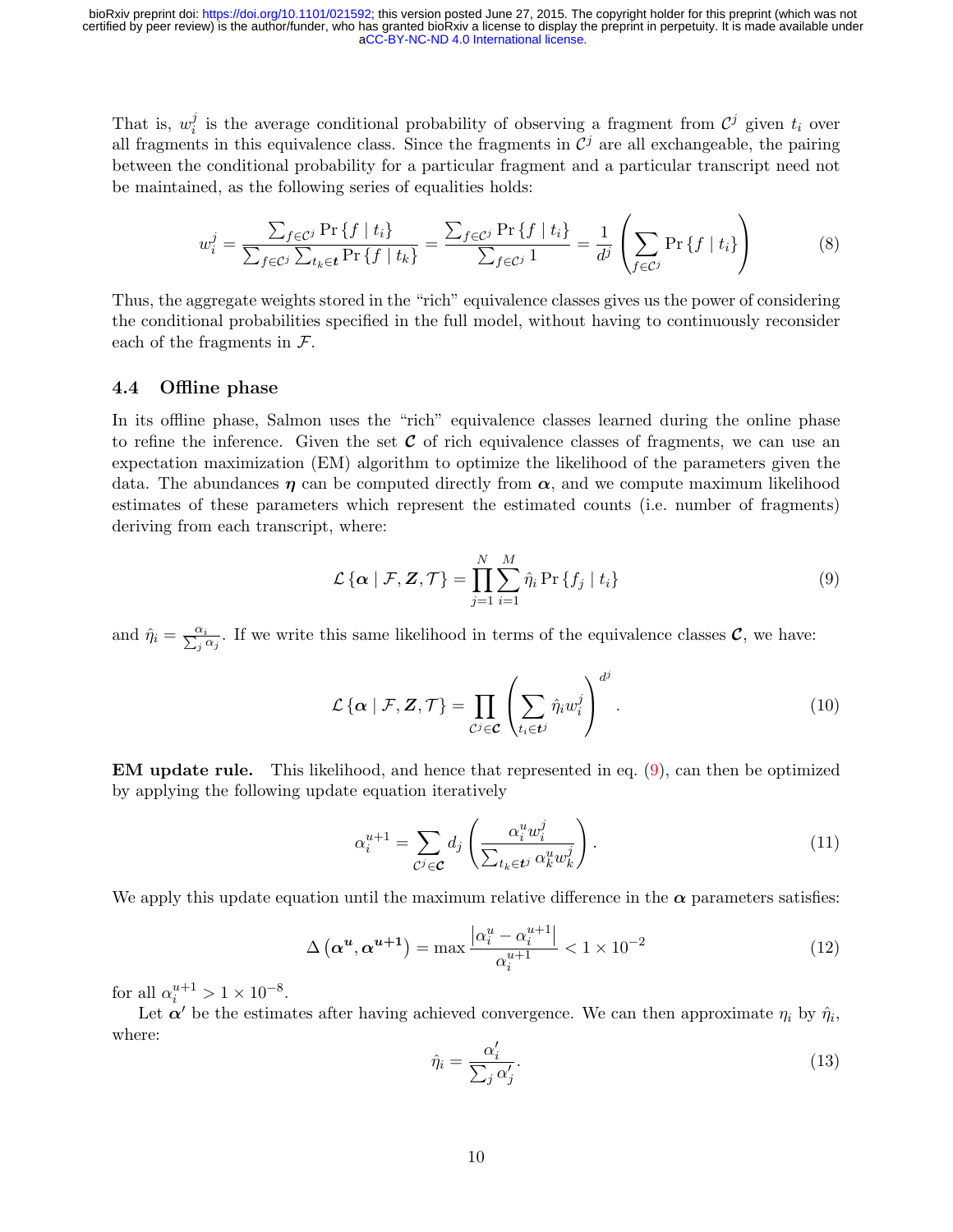Variational Bayes optimization. Instead of the standard EM updates of eq. [\(11\)](#page-9-2), we can, optionally, perform Variational Bayesian optimization by applying VBEM updates as in [\[2\]](#page-16-1), but adapted to be with respect to the equivalence classes:

$$
\alpha_i^{u+1} = \sum_{\mathcal{C}^j \in \mathcal{C}} d^j \left( \frac{e^{\gamma_i^u} w_i^j}{\sum_{t_k \in \mathbf{t}^j} e^{\gamma_k^u} w_k^j} \right),\tag{14}
$$

where:

$$
\gamma_i^u = \Psi\left(\alpha_i^0 + \alpha_i^u\right) - \Psi\left(\sum_k \alpha_k^0 + \alpha_k^u\right). \tag{15}
$$

Here,  $\Psi(\cdot)$  is the digamma function, and, upon convergence of the parameters, we can obtain an estimate of the expected value of the posterior nucleotide fractions as:

<span id="page-10-0"></span>
$$
\mathbb{E}\left\{\eta_i\right\} = \frac{\alpha_i^0 + \alpha_i'}{\sum_j \alpha_j^0 + \alpha_j'} = \frac{\alpha_i^0 + \alpha_i'}{\hat{\alpha}^0 + N},\tag{16}
$$

where  $\hat{\alpha}^0 = \sum_{i=1}^M \alpha_i^0$ . Variational Bayesian optimization in the offline-phase of Salmon is selected by passing the --useVBOpt flag to the Salmon quant command.

#### 4.5 Sampling from the posterior

After the convergence of the parameter estimates has been achieved in the offline phase, it is possible to draw samples from the posterior distribution using collapsed, blockwise Gibbs sampling over the equivalence classes. Samples can be drawn by iterating over the equivalence classes, and re-sampling assignments for some fraction of fragments in each class according to the multinomial distribution defined by holding the assignments for all other fragments fixed. Many samples can be drawn quickly, since many Gibbs chains can be run in parallel. Further, due to the accuracy of the preceding inference, the chains begin sampling from a good position in the latent variable space almost immediately. These posterior samples can be used to obtain estimates for quantities of interest about the posterior distribution, such as its variance, or to produce confidence intervals. When Salmon is passed the  $-\text{useGSOpt parameter}$ , it will draw a number of posterior samples that can be specified with the --numGibbsSamples parameter.

### 5 Results

#### 5.1 Ground truth simulated data

To assess accuracy in a situation where the true expression levels are known, we generate synthetic data sets using both the Flux Simulator  $[20]$  and the RSEM-sim procedure used in [\[11\]](#page-16-10). The Flux Simulator attempts to model the different stages of an RNA-seq experiment (e.g. amplification, fragmentation, etc.), and it adopts various mathematical models for different stages of the simulation. However, it does not assume the same generative model used by any of the quantification tools tested here. The Flux Simulator data consisted of 75 million 76bp paired-end reads on a transcript population of 5 million molecules for two separate species: *Homo Sapiens* and Zea Mays. To generate data with RSEM-sim, we follow the procedure used in  $[11]$  — RSEM was run on sample NA12716 7 of the Geuvadis RNA-seq data to learn model parameters and estimate true expression, and the learned model was then used to generate 20 different simulated datasets, each consisting of 30 million 75bp paired-end reads. All tests were performed with eXpress v1.5.1, Kallisto v0.42.1,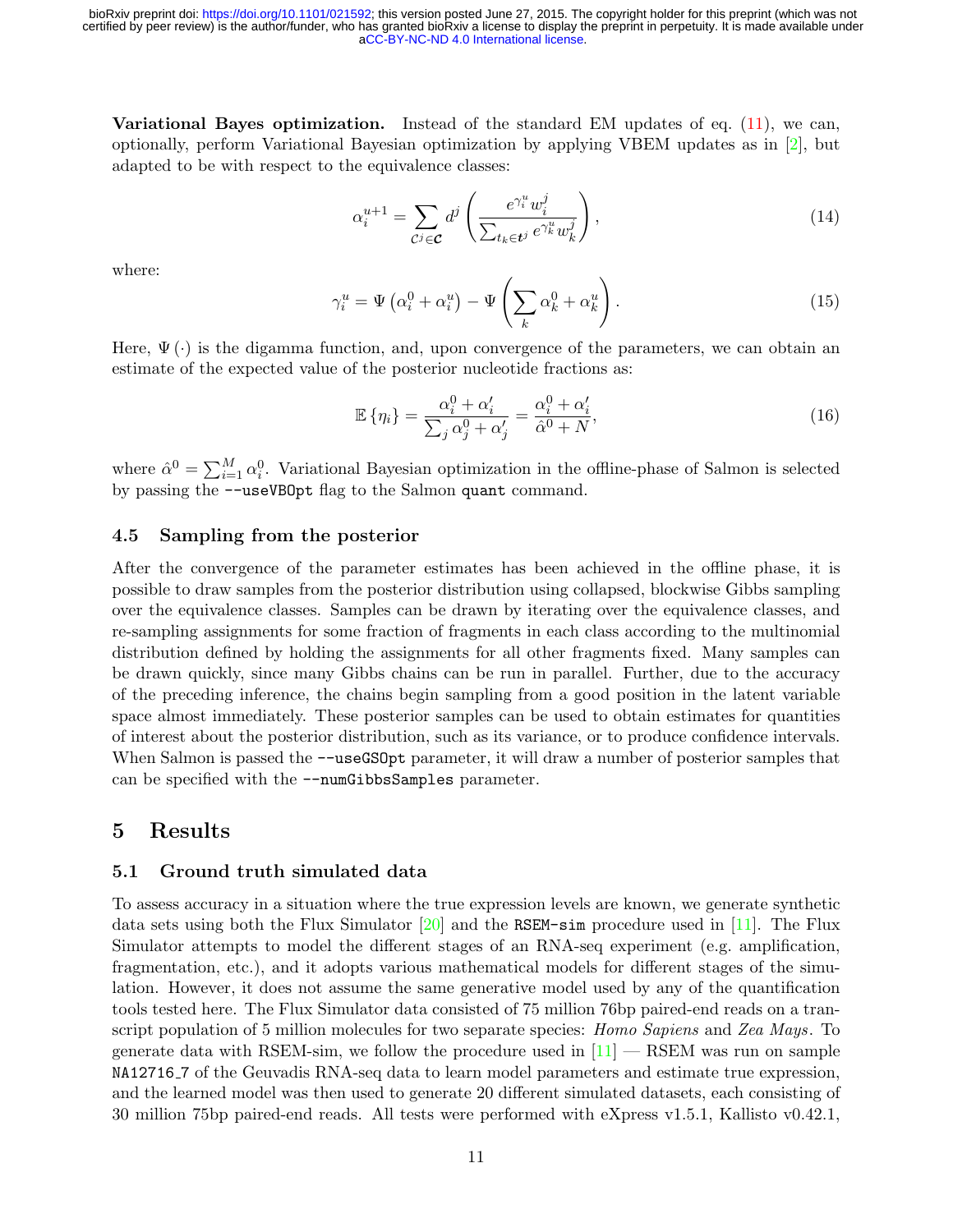Salmon v0.4.2 and STAR v2.41d. The flag --useErrorModel was passed to alignment-based Salmon. Reads were aligned with STAR using the parameters --outFilterMultimapNmax 200 --outFilterMismatchNmax 99999 --outFilterMismatchNoverLmax 0.2 --alignIntronMin 1000 --alignIntronMax 0 --outSAMtype BAM Unsorted. Otherwise, default parameters were used unless noted.

#### 5.2 Metrics for accuracy

We compute three different metrics that summarize the agreement of the predicted number of reads originating from each transcript with the known (simulated) read counts. While these different measures generally give consistent results in our testing, they measure different properties of the underlying estimates. We choose to evaluate these error measures on the estimated read counts to minimize the effect of differences in the manner in which different methods normalize expression estimates by the transcript length (e.g. differences in effective length calculations).

The first measure is the mean absolute relative difference (MARD), which is computed using the absolute relative difference  $ARD_i$  for each transcript *i*:

$$
ARD_i = \begin{cases} 0 & \text{if } x_i = y_i = 0\\ \frac{|x_i - y_i|}{0.5|x_i + y_i|} & \text{otherwise} \end{cases}
$$
\n(17)

where  $x_i$  is the true value of the number of reads, and  $y_i$  is the predicted value. The relative difference is bounded above by 2, and takes on a value of 0 whenever the prediction perfectly matches the truth. To compute the mean absolute relative difference, we simply take  $MARD =$ 1  $\frac{1}{M} \sum_{i=1}^{M} \text{ARD}_i.$ 

The second measure is the proportionality correlation, which Lovell et al. [\[21\]](#page-17-2) argue is a good measure for relative quantities like mRNA expression. The proportionality correlation is defined as:

$$
\rho_p = \frac{2 \text{Cov} \{ \log x, \log y \}}{\text{Var} \{ \log x \} + \text{Var} \{ \log y \}}.
$$
\n(18)

As  $\rho_p$  is undefined when either true or estimated measurements take on values of 0, we choose to add a small, positive constant  $(1 \times 10^{-2})$  to all values when computing the proportionality correlation. The  $\rho_p$  measure varies from -1 to 1, with a value of 1 being representative of perfect proportional correlation.

Finally, we also compute the Spearman correlation coefficient between the true number of reads deriving from each transcript and the number of reads estimated by each quantification method.

Salmon and Kallisto, by default, truncate very tiny expression values to 0. For example, any transcript estimated to produce  $< 1 \times 10^{-8}$  reads is assigned an estimated read count of 0. However, eXpress does not perform such a truncation, and very small, non-zero values may have a negative effect in some of the accuracy metrics we compute. To mitigate such effects, in all of our experiments, we first truncate to 0, in the output of eXpress, all values smaller than the minimum non-zero prediction observed in the output of the other methods.

#### 5.3 Overall accuracy on simulated reads

We compared Salmon to the quantification methods Kallisto  $[11]$  and eXpress  $[4]$ . Figures [3](#page-12-0) to [5](#page-13-0) show the distribution of the three measures over all RSEM-sim simulations for each of the quantification tools tested. In these simulations, we observe that variability in results between simulations is minimal, suggesting that all the methods tested are reasonably consistent in terms of their estimates. While all methods appear to perform reasonably well, we notice a few broad trends. On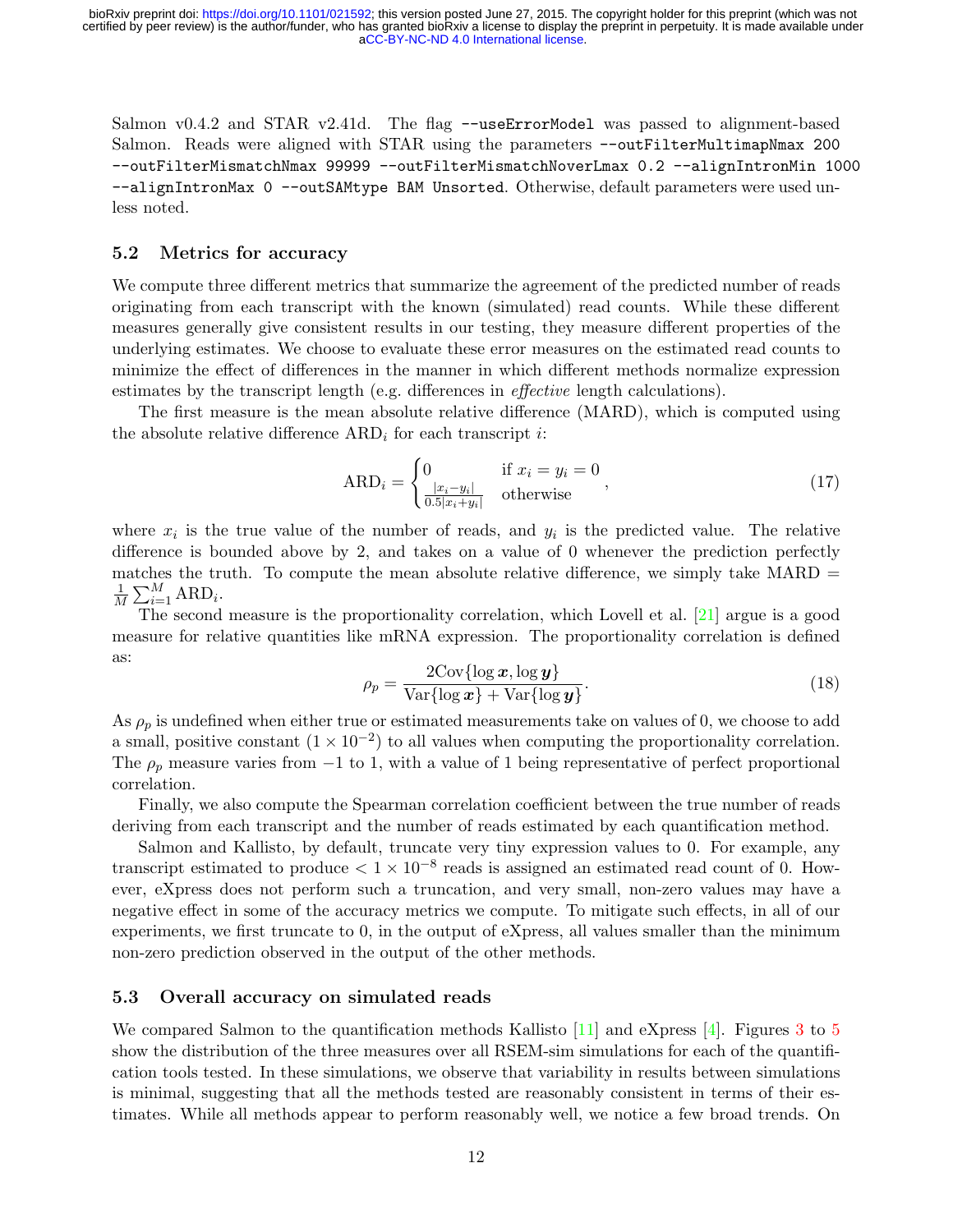<span id="page-12-0"></span>![](_page_12_Figure_1.jpeg)

Figure 3: Mean absolute relative difference

this data, variants of Salmon all perform better than the other methods in all metrics except for the Spearman correlation, in which Kalisto performs similar to the variational Bayes inference algorithm of Salmon with lightweight-alignments. This shows that Salmon produces very accurate estimates and that lightweight-alignment is sufficient to produce them.

We observe that alignment-based Salmon tends to outperform lightweight-alignment-based Salmon on these data, and the EM inference algorithm tends to outperform the variational Bayesian inference algorithm. However, the data here is simulated based upon a generative model whose parameters were learned using an EM algorithm. Thus, it seems possible that, in such simulated data, there can be a conflation between accuracy and the agreement of the quantification methods' models with the model underpinning the simulated data. It is possible, for example, that were RSEM [\[1\]](#page-16-0) performing variational Bayesian inference, other inference methods employing that technique might exhibit more accuracy on its simulated data. Though simulation of highly-realistic RNA-seq data is still an open and active area of research, it is important to account for the fact that simulators based on the same generative models used for inference may introduce certain biases for these inference procedures, and may conflate inference accuracy with model agreement.

We also test accuracy on data that was generated using the Flux Simulator  $[20]$ , which uses a simulation procedure that attempts to model different steps in the RNA-seq protocol, and is substantially different from that of RSEM-sim. The resulting accuracy metrics appear in Table [1.](#page-14-0) Specifically, we observe that lightweight-alignment-based Salmon tends to perform best, followed by alignment-based Salmon, followed by Kallisto and then eXpress, with the largest gap appearing between the performance of Kallisto and eXpress.

Interestingly, in this setting, lightweight-alignment tends to produce slightly more accurate results here than traditional alignment (using STAR). We also observe that here variational Bayesian (VB) inference seems to slightly, but uniformly, outperform the standard EM algorithm, which is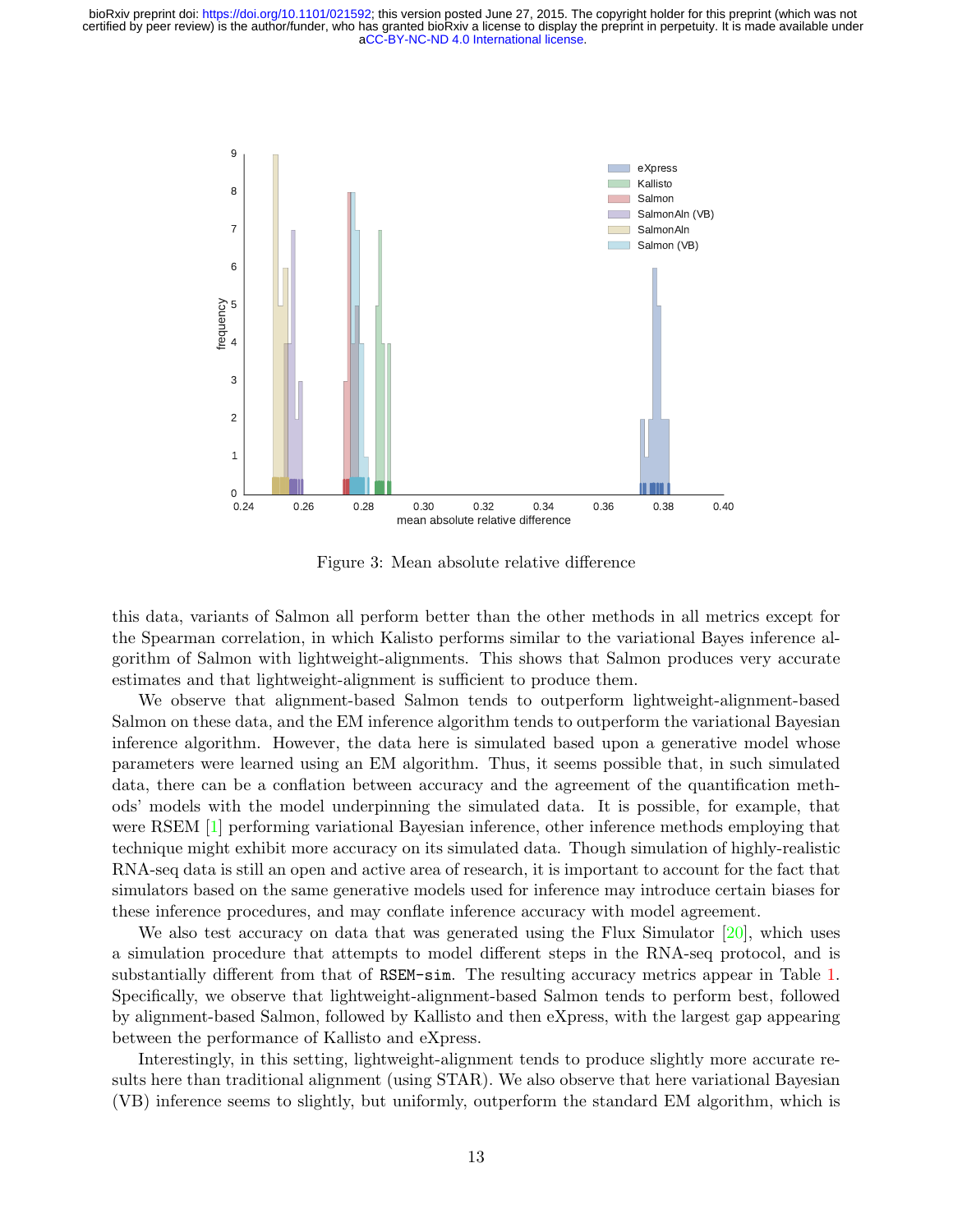![](_page_13_Figure_1.jpeg)

Figure 4: Proportionality correlation coefficients

<span id="page-13-0"></span>![](_page_13_Figure_3.jpeg)

Figure 5: Spearman correlation coefficients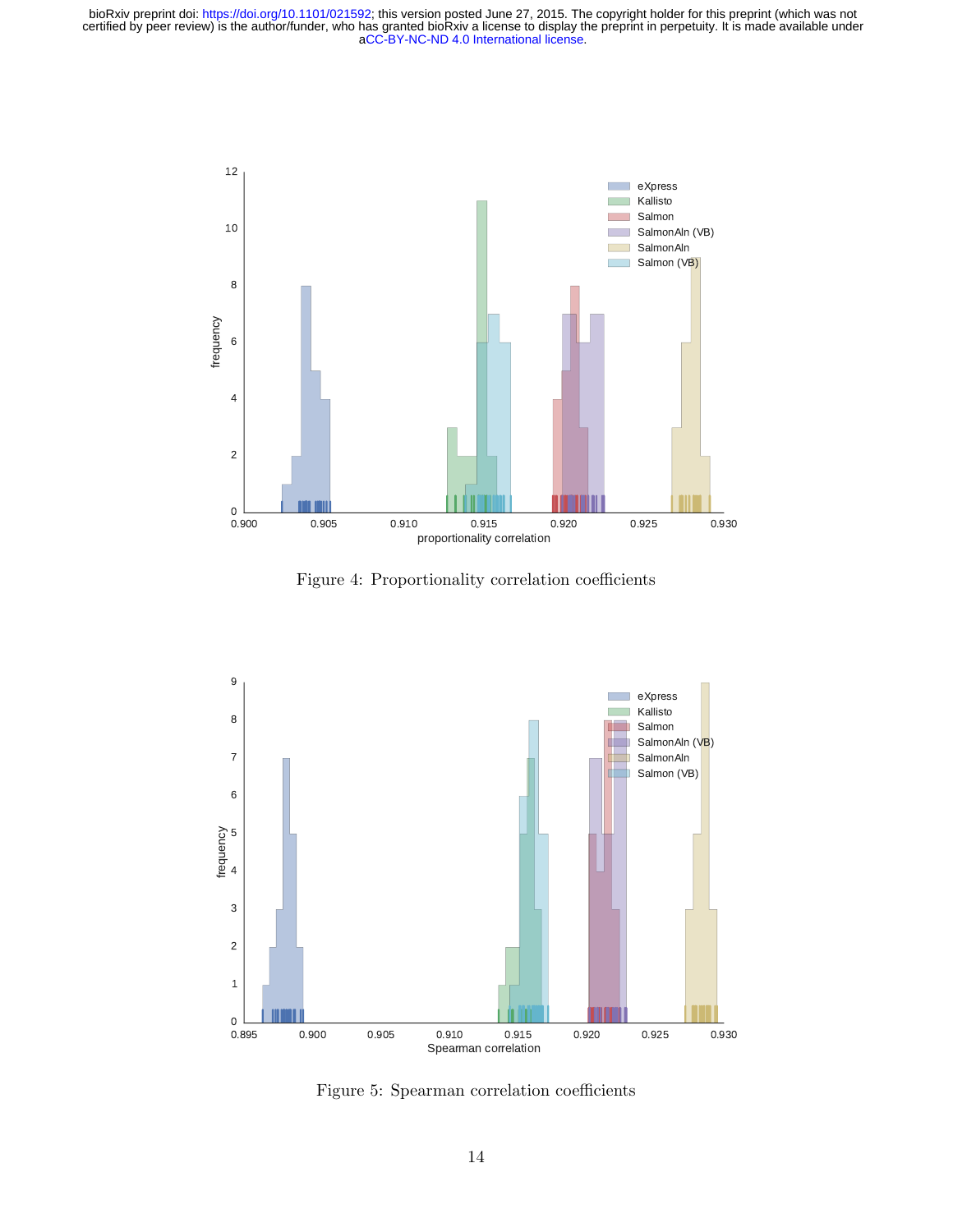<span id="page-14-0"></span>Table 1: The quantification accuracy of the different methods on the synthetic data generated with the Flux Simulator. The experiments consist of 75 Millions 76bp paired-end reads, and the data was simulated for both the H. sapeins and Z. mays transcriptomes. The accuracy is assessed via the three different metrics described above.

| H. sapeins     |          |        |             |           |                |         |
|----------------|----------|--------|-------------|-----------|----------------|---------|
|                | Kallisto | Salmon | Salmon (VB) | SalmonAln | SalmonAln (VB) | eXpress |
| $\rho_p$       | 0.76     | 0.78   | 0.79        | 0.76      | 0.78           | 0.75    |
| Spearman corr. | 0.69     | 0.72   | 0.73        | 0.70      | 0.72           | 0.63    |
| <b>MARD</b>    | 0.20     | 0.17   | 0.14        | 0.19      | 0.15           | 0.25    |
| Z. mays        |          |        |             |           |                |         |
| $\rho_p$       | 0.91     | 0.92   | 0.92        | 0.91      | 0.91           | 0.89    |
| Spearman corr. | 0.89     | 0.91   | 0.91        | 0.89      | 0.90           | 0.85    |
| <b>MARD</b>    | 0.20     | 0.17   | 0.16        | 0.20      | 0.19           | 0.34    |

consistent with previous observations  $[2, 3]$  $[2, 3]$  $[2, 3]$ . This also provides more evidence that lightweightalignment is sufficient.

### 5.4 Accuracy on multi-isoform genes

One potential shortcoming of "global" measures of accuracy is that the vast majority of transcripts in any experiment (real or simulated) are likely not expressed at all. Further, a substantial portion of expressed transcripts may originate from single isoform genes. Unless these genes have highlysequence-similar paralogs within the genome, estimating the abundance of transcripts deriving from them is also a relatively easy task. This is because all or most of the reads that match these transcripts will map uniquely, eliminating one of the primary difficulties in transcript-level abundance estimation.

Thus, we chose to assess the performance of the different methods when stratified by the number of isoforms of the originating gene. This allows us to explore how different methods perform in more difficult scenarios where sequenced fragments must be assigned to one of potentially many different transcripts that share a large proportion of similar sequence. Figure  $6$  shows the distribution of mean absolute relative differences (MARDs) for the different methods on genes with varying numbers of transcripts. We leave out single isoform genes, as the methods are near indistinguishable in this category, and since this is typically a simple case, and consider only genes with at least 1 trulyexpressed isoform to mitigate the effect of the large number of non-expressed genes on the aggregate measurement. Each bar in the plot represents the distribution of MARDs for all transcripts coming from genes with the given range of isoforms. To determine the groupings in Figure [6,](#page-15-0) we require that each group (except, possibly, the last) have at least 1, 000 examples. The line at the center of the bar denotes the median of the distribution, and the boxes themselves extend from the first to the third quartiles of each distribution. We observe that the different variants of Salmon perform very well on a wide range of isoform counts. Again, the VB variants tend to perform better than the EM variants (not shown), though the differences are often small. eXpress tends to under-perform the other methods, sometimes substantially.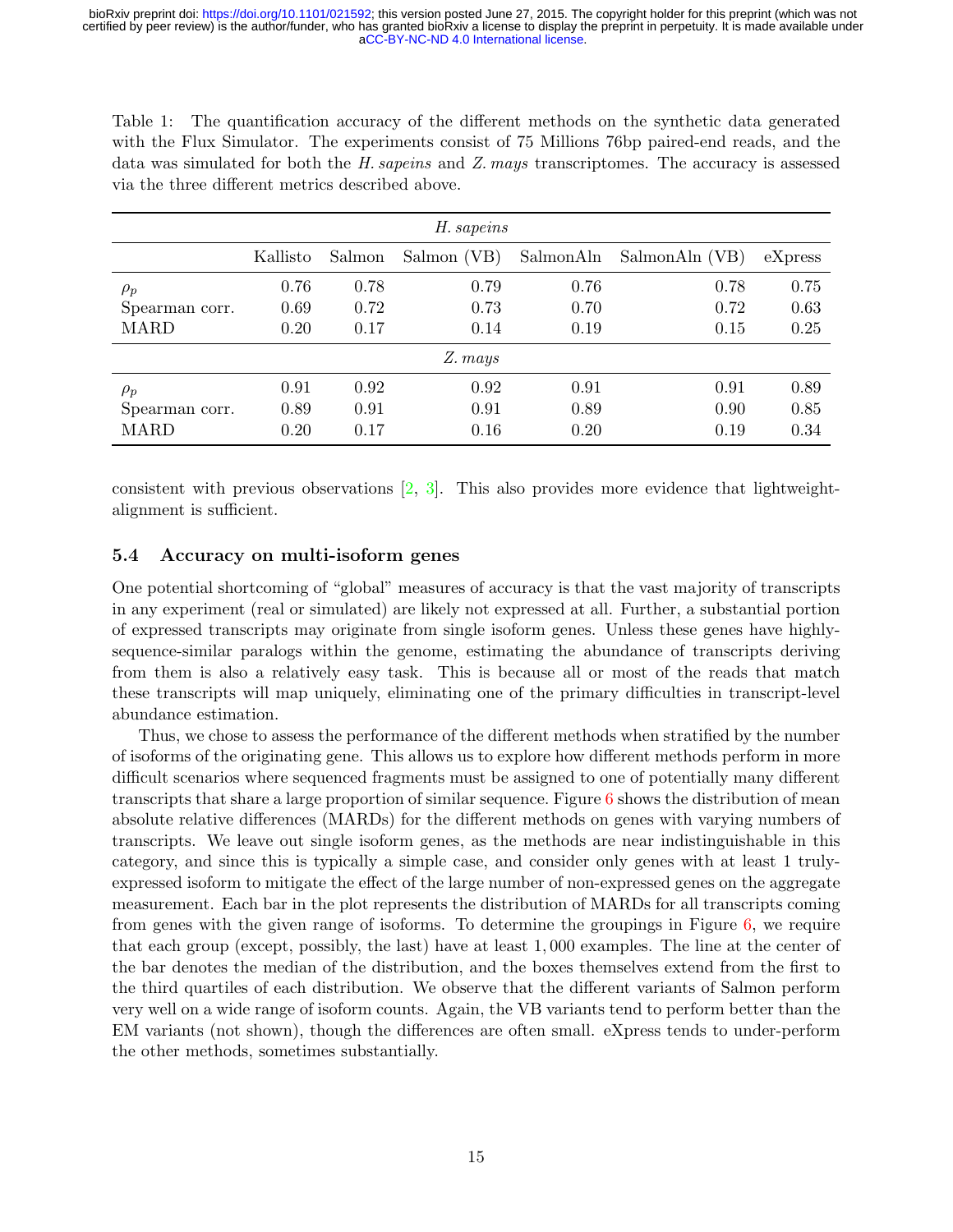<span id="page-15-0"></span>![](_page_15_Figure_1.jpeg)

Figure 6: Distributions of mean absolute relative differences (MARDs) for each method, stratified by the number of isoforms that belong to the originating gene.

# 6 Conclusion

We have introduced Salmon, a fast, accurate and versatile tool for the estimation of transcript-level abundances from RNA-seq data. Salmon achieves its combination of accuracy and speed through a number of innovations, including lightweight-alignment, laissez-faire stochastic inference, and a vastly reduced but expressive representation of an RNA-seq dataset in terms of "rich" equivalence classes over the fragments. On several synthetic RNA-seq datasets, Salmon outperforms existing methods. It also automatically corrects for the effects of a number of experiment-specific parameters and biases. The lightweight-alignment procedure that Salmon employs is a central feature of fast quantification when alignments are not available, and this procedure can also be used independently for aligning reads quickly.

# 7 Acknowledgements

This research is funded in part by the Gordon and Betty Moore Foundation's Data-Driven Discovery Initiative through Grant GBMF4554 to Carl Kingsford. It is partially funded by the US Na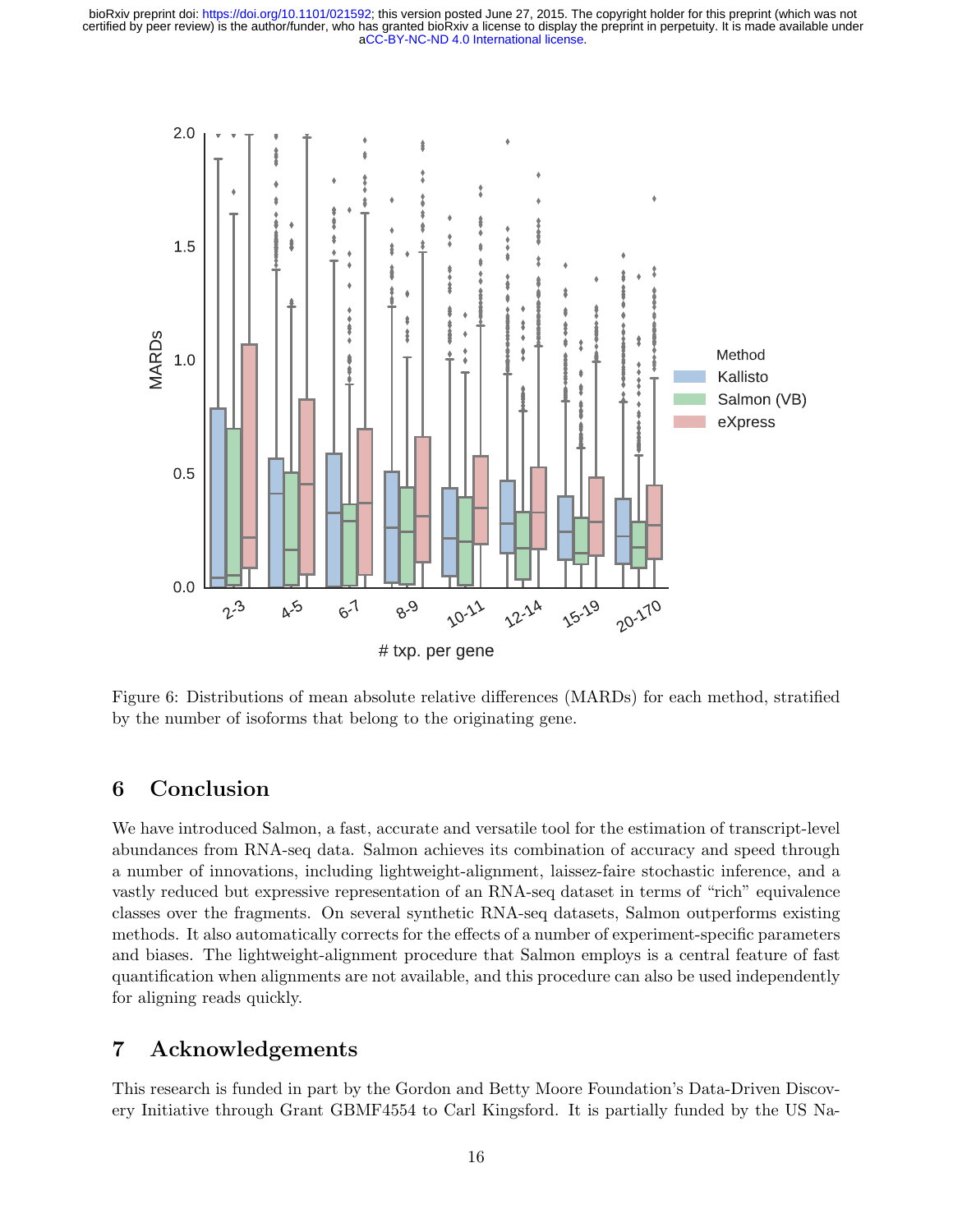tional Science Foundation (CCF-1256087, CCF-1319998) and the US National Institutes of Health (R21HG006913, R01HG007104). C.K. received support as an Alfred P. Sloan Research Fellow.

# References

- <span id="page-16-0"></span>1. Li, B., Ruotti, V., Stewart, R. M., Thomson, J. A. & Dewey, C. N. RNA-Seq gene expression estimation with read mapping uncertainty. *Bioinformatics* **26**, 493–500 (2010).
- <span id="page-16-1"></span>2. Nariai, N. et al. TIGAR2: sensitive and accurate estimation of transcript isoform expression with longer RNA-Seq reads. *BMC Genomics* 15, S5 (2014).
- <span id="page-16-2"></span>3. Hensman, J., Glaus, P., Honkela, A. & Rattray, M. Fast approximate inference of transcript expression levels from RNA-seq data. arXiv preprint arXiv:1308.5953v2 (2014).
- <span id="page-16-3"></span>4. Roberts, A. & Pachter, L. Streaming fragment assignment for real-time analysis of sequencing experiments. Nature Methods 10, 71–73 (2013).
- <span id="page-16-4"></span>5. Patro, R., Mount, S. M. & Kingsford, C. Sailfish enables alignment-free isoform quantification from RNA-seq reads using lightweight algorithms. Nature Biotechnology 32, 462–464 (2014).
- <span id="page-16-5"></span>6. Zhang, Z. & Wang, W. RNA-Skim: a rapid method for RNA-Seq quantification at transcript level. Bioinformatics 30, i283–i292 (2014).
- <span id="page-16-6"></span>7. Foulds, J., Boyles, L., DuBois, C., Smyth, P. & Welling, M. Stochastic collapsed variational Bayesian inference for latent Dirichlet allocation in Proceedings of the 19th ACM SIGKDD International Conference on Knowledge Discovery and Data Mining (2013), 446–454.
- <span id="page-16-7"></span>8. Recht, B., Re, C., Wright, S. & Niu, F. Hogwild!: A lock-free approach to parallelizing stochastic gradient descent in Advances in Neural Information Processing Systems (2011), 693–701.
- <span id="page-16-8"></span>9. Dobin, A. et al. STAR: ultrafast universal RNA-seq aligner. Bioinformatics 29, 15–21 (2013).
- <span id="page-16-9"></span>10. Kim, D., Langmead, B. & Salzberg, S. L. HISAT: a fast spliced aligner with low memory requirements. Nature Methods 12, 357–360 (2015).
- <span id="page-16-10"></span>11. Bray, N., Pimentel, H., Melsted, P. & Pachter, L. Near-optimal RNA-Seq quantification. arXiv preprint arXiv:1505.02710 (2015).
- <span id="page-16-11"></span>12. Bishop, C. M. et al. Pattern recognition and machine learning 4 (Springer, New York, 2006).
- <span id="page-16-12"></span>13. Langmead, B. & Salzberg, S. L. Fast gapped-read alignment with Bowtie 2. Nature Methods 9, 357–359 (2012).
- <span id="page-16-13"></span>14. Li, H. Aligning sequence reads, clone sequences and assembly contigs with BWA-MEM. arXiv preprint arXiv:1303.3997 (2013).
- <span id="page-16-14"></span>15. Li, H. Exploring single-sample SNP and INDEL calling with whole-genome de novo assembly. Bioinformatics 28, 1838–1844 (2012).
- <span id="page-16-15"></span>16. Capp´e, O. Online expectation-maximisation. Mixtures: Estimation and Applications, 1–53 (2011).
- <span id="page-16-16"></span>17. Hsieh, C.-J., Yu, H.-F. & Dhillon, I. S. PASSCoDe: Parallel ASynchronous Stochastic dual Co-ordinate Descent. arXiv preprint arXiv:1504.01365 (2015).
- <span id="page-16-17"></span>18. Nicolae, M., Mangul, S., Mandoiu, I. I. & Zelikovsky, A. Estimation of alternative splicing isoform frequencies from RNA-Seq data. Algorithms for Molecular Biology 6, 9 (2011).